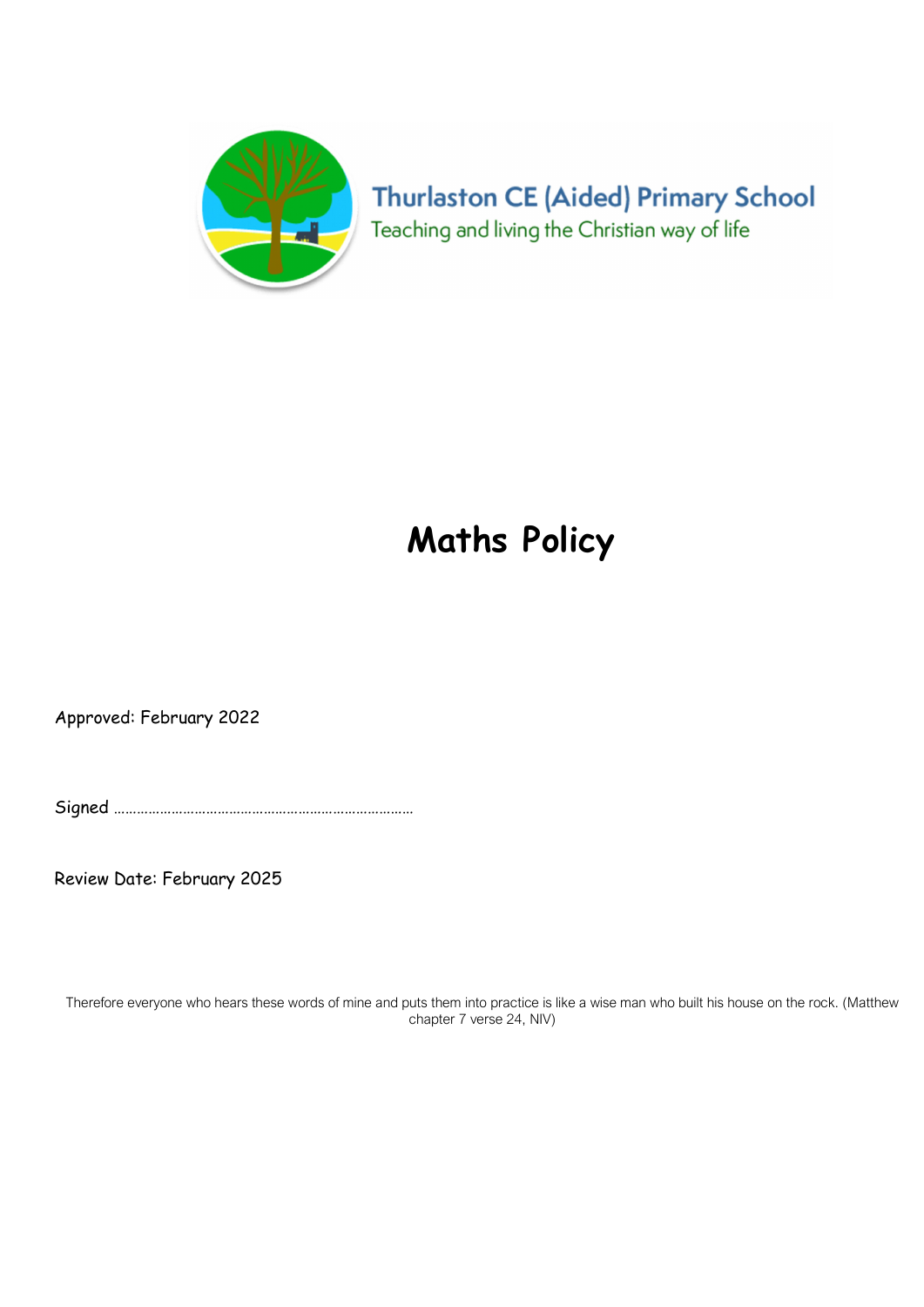# Curriculum Intent

The aims of Thurlaston C of E Primary School reflect those of the 2014 National Curriculum for maths, which are that children:

- become fluent in the fundamentals of mathematics, including through varied and frequent practice with increasingly complex problems over time, so that pupils develop conceptual understanding and the ability to recall and apply knowledge rapidly and accurately.
- reason mathematically by following a line of enquiry, conjecturing relationships and generalisations, and developing an argument, justification or proof using mathematical language.
- can solve problems by applying their mathematics to a variety of routine and non-routine problems with increasing sophistication, including breaking down problems into a series of simpler steps and persevering in seeking solutions.

# Progression through the curriculum

By the end of year 6, children are expected to be 'secondary ready'. To achieve this, children not only need to be fluent in their knowledge and recall of mathematical facts, but they also need to be competent and confident to be able to reason with and investigate concepts and also be able to apply them to solve problems. Therefore, once children become fluent in concepts at their year group/ stage in maths, they will then apply these concepts across the curriculum and use them for reasoning and solving problems. When they are able to do this, it is then that they are considered by the teacher to be fully secure in their knowledge and understanding at that stage.

The intent is that the majority of children will move through the curriculum at broadly the same pace. However, decisions about when to progress should always be at the discretion of the teacher and based upon assessments regarding the security of pupils' understanding. Pupils who grasp concepts quickly should not be accelerated onto the next stage of maths curriculum content, but instead they should be challenged through rich and sophisticated problems in different contexts. Those who are not sufficiently fluent in earlier material should consolidate their understanding, including through intervention before moving on.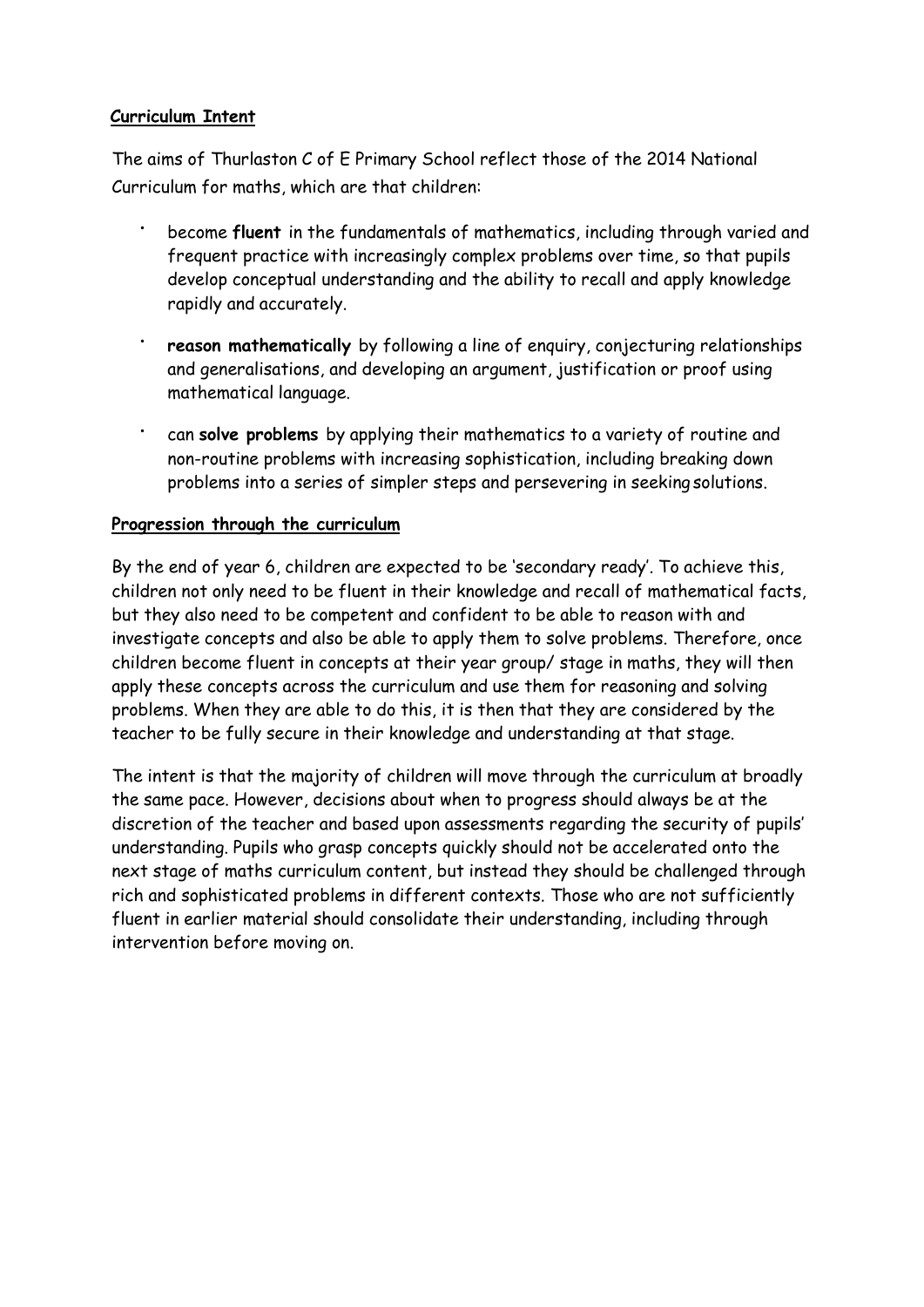The National Curriculum 2014 is designed as a year by year programme of study.

We assess children using the content and concepts at each stage of the curriculum. We also assess children's skills at reasoning with these concepts and their ability to use them to investigate, solve problems and apply them across the curriculum.

We split each year into 4 sub-stages to assess where the children are working within the curriculum. Children can be working within a stage at either: emerging, developing, securing or masters. Children who are secure at their stage will have an understanding of the mathematical concepts and will be working on more complex problem solving and application of these skills and will be moving into mastery of maths at their stage.

# Maths in the Foundation Stage:

The Early Years Foundation Stage applies to children from birth to the end of the reception year. At Thurlaston C of E Primary School, all children join full time in Foundation Stage 2.

Opportunities are provided for children to learn and develop their key mathematical knowledge, skills and understanding through purposeful play and learning experiences, with a balance of adult-led and child-initiated activities.

Through play our children explore and develop learning experiences, which help them make sense of the world. They practise and build up ideas, and have the opportunity to think creatively alongside other children as well as on their own. They communicate with others as they investigate and solve problems.

The Foundation Stage has free flow between the inside and the outside learning areas which has a positive effect on the children's development. Being outdoors offers opportunities for children to explore and apply mathematical concepts in practical ways through construction and gardening for example.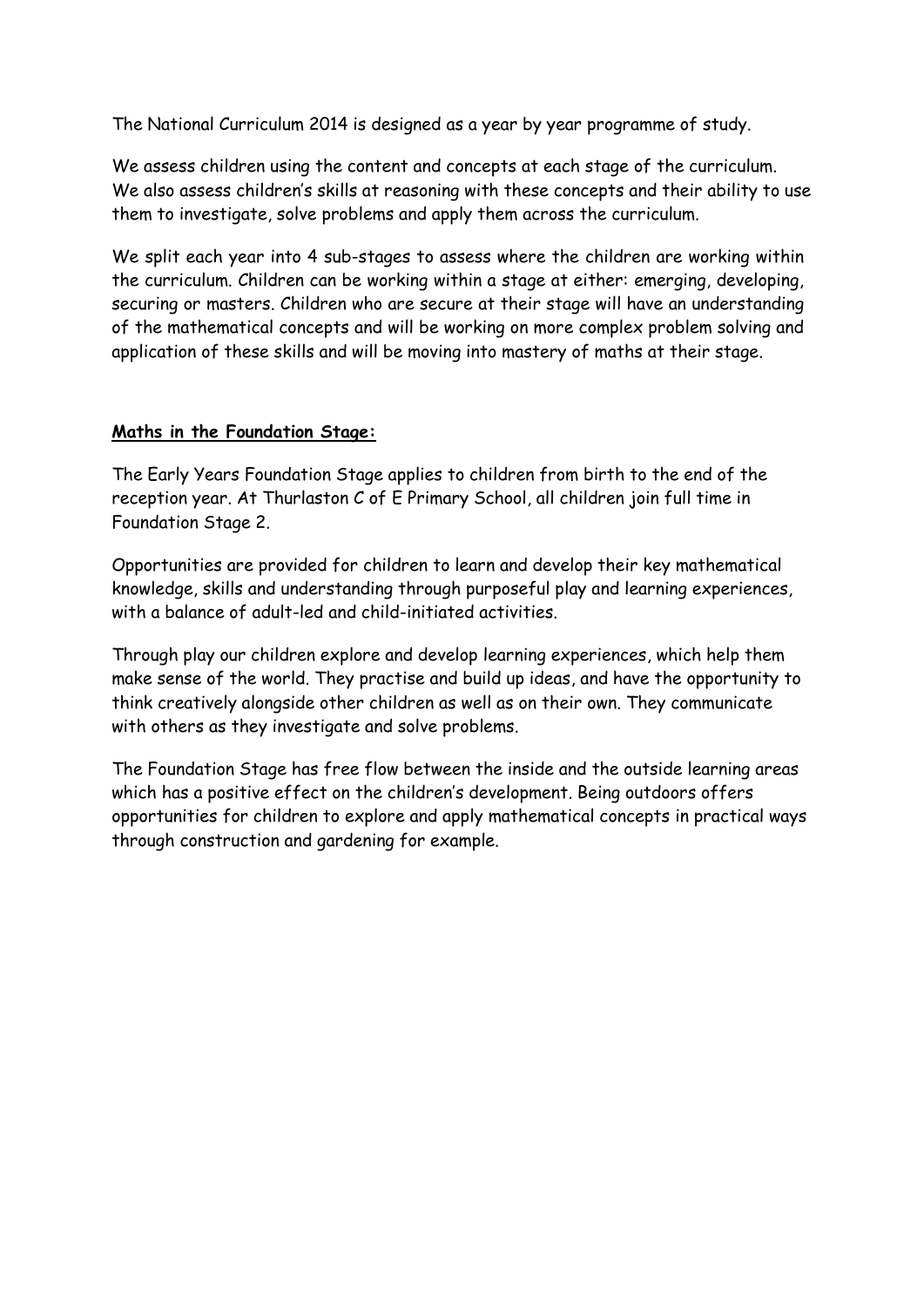Staff involved with the EYFS aim to develop good relationships with all children, interacting positively with them and taking time to listen to them. Strong links have been developed with various feeder Pre-schools and Child-minders and the Foundation Stage staff meet with providers to discuss each individual child and their transition process into school.

Children are prepared for transition into Key Stage 1 with the introduction of some routine maths/ counting activities and a strong emphasis is placed upon the teaching of number and counting in preparation for the key stage 1 maths curriculum.

Foundation Stage staff use observations as the basis for planning. These observations then lead the direction of the planning. The staff use the children's interests to plan, the seasons of the year and key events noted on the Long Term Plan. In addition to this the children lead the short term activity planning on a day to day basis. This fostering of the children's interests develops a high level of motivation for the children's learning. The planning objectives within the Foundation Stage are from the Development Matters Statements from the Early Years Foundation Stage document. Staff make regular assessments of children's learning and we use this information to ensure that future planning reflects identified needs. Assessment in the Foundation Stage takes the form of both formal and informal observations and recorded on an online Learning Journey.

#### Maths in Key Stage 1

Following recommendations from the government, Key Stage 1 have introduced Inspire Maths to support the teaching of maths.

Inspire Maths is a detailed textbook scheme of work based upon the Singapore approach to teaching mathematics which ensures a deep understanding of mathematical concepts and understanding which underpins mastery. Inspire Maths uses a spiral progression to develop fluency, reasoning, problem solving and conceptual understanding of mathematics through a concrete - pictorial – abstract approach.

The textbooks are designed to support teaching through providing children with repetition and consolidation through variation and ensuring a seamless progression between concrete, pictorial and abstract models for maths.

Teachers apply a 'ping pong' style of teaching in the lessons, ensuring that there is a balance between teacher modelling, group and independent work. Children are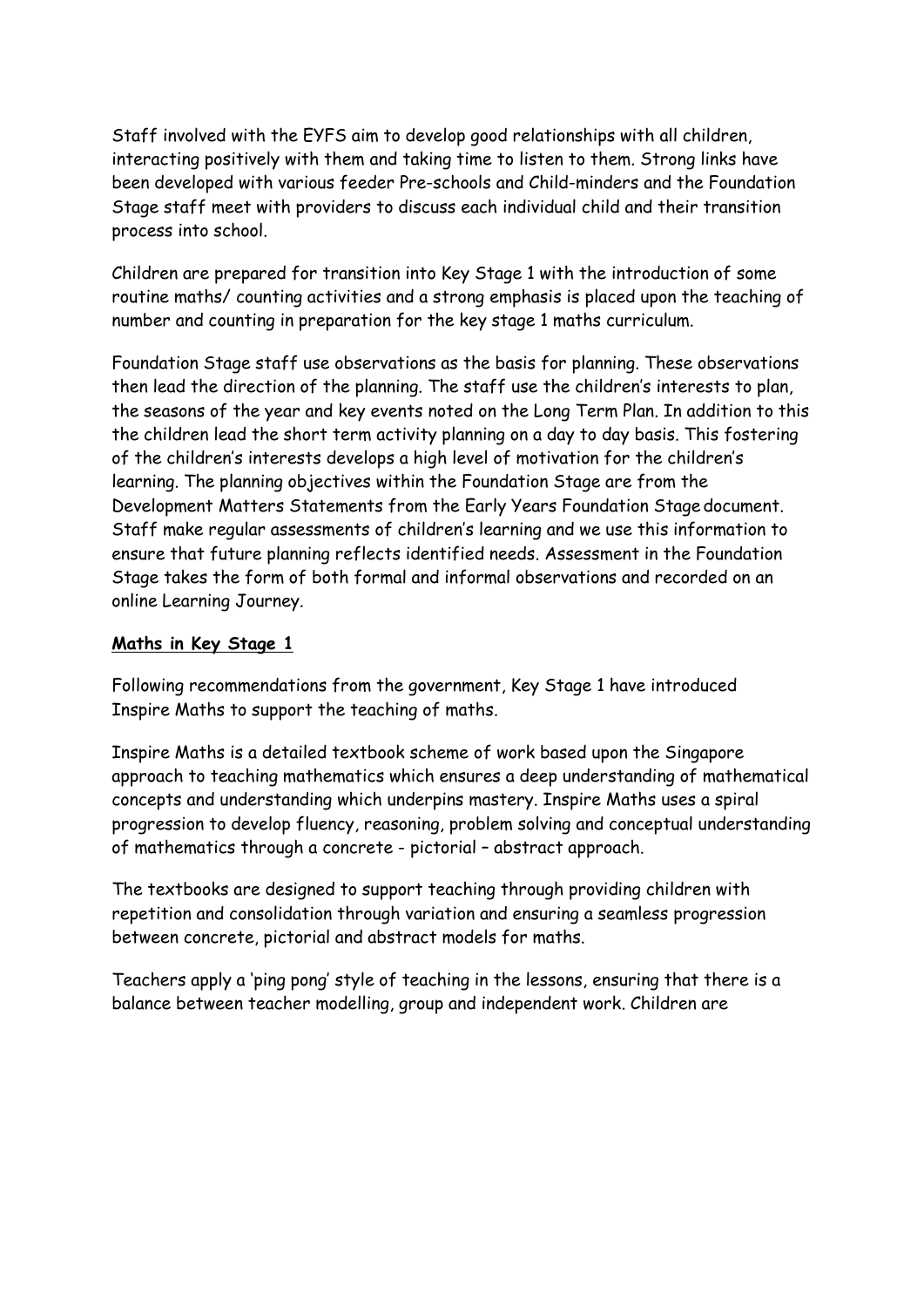encouraged to challenge themselves and explain their mathematical thinking through teacher questioning and problem solving activities.

Teachers enhance the Inspire Maths programme with their own knowledge and expertise to further challenge the more able and to support children with SEND. Same day intervention and feedback underpins the Singapore approach to ensure children progress and gaps in knowledge and understanding do not emerge or widen.

# Maths in Key Stage 2

Inspire maths is being used in Key Stage 2. Teachers employ the Singapore Approach to teaching maths as in Key Stage 1 with the implementation of a ping pong lesson design incorporating teacher modelling, group and independent work. Teachers use same day intervention to ensure that children catch up quickly and gaps in attainment do not widen and are quickly closed. More able children are set challenges through same day intervention to broaden their mathematical thinking and experience.

#### Use of resources in maths

Children of all ages and abilities should be encouraged to use resources/manipulatives to develop and explain their mathematical understanding. Some examples of these used across the school include: Base 10, counters and Cuisenaire Rods. Such manipulatives support with the concrete representations and understanding of concepts throughout all key stages.

Development into the pictorial representations across the school is achieved through Bar Modelling. This supports children with visualising concepts and problems at all ages and stages.

Finally, children should be encouraged to develop their abstract, written representations of mathematical concepts and the calculation policy should be followed to ensure consistency throughout all key stages.

Children in all stages should apply their knowledge and understanding of maths across the curriculum to solve problems.

#### ICT in maths

Calculators should not be used as a substitute for good written and mental methods of calculation. Therefore they should only be introduced to support pupils' conceptual understanding and exploration of more complex number problems when written and mental arithmetic are secure.

Children at Thurlaston C of E Primary from Year 2 upwards have access to Times Tables Rockstars. We also use Numbots to help enhance younger children's number skills. All such resources are used by pupils and teachers to strengthen fluency and enjoyment of maths.